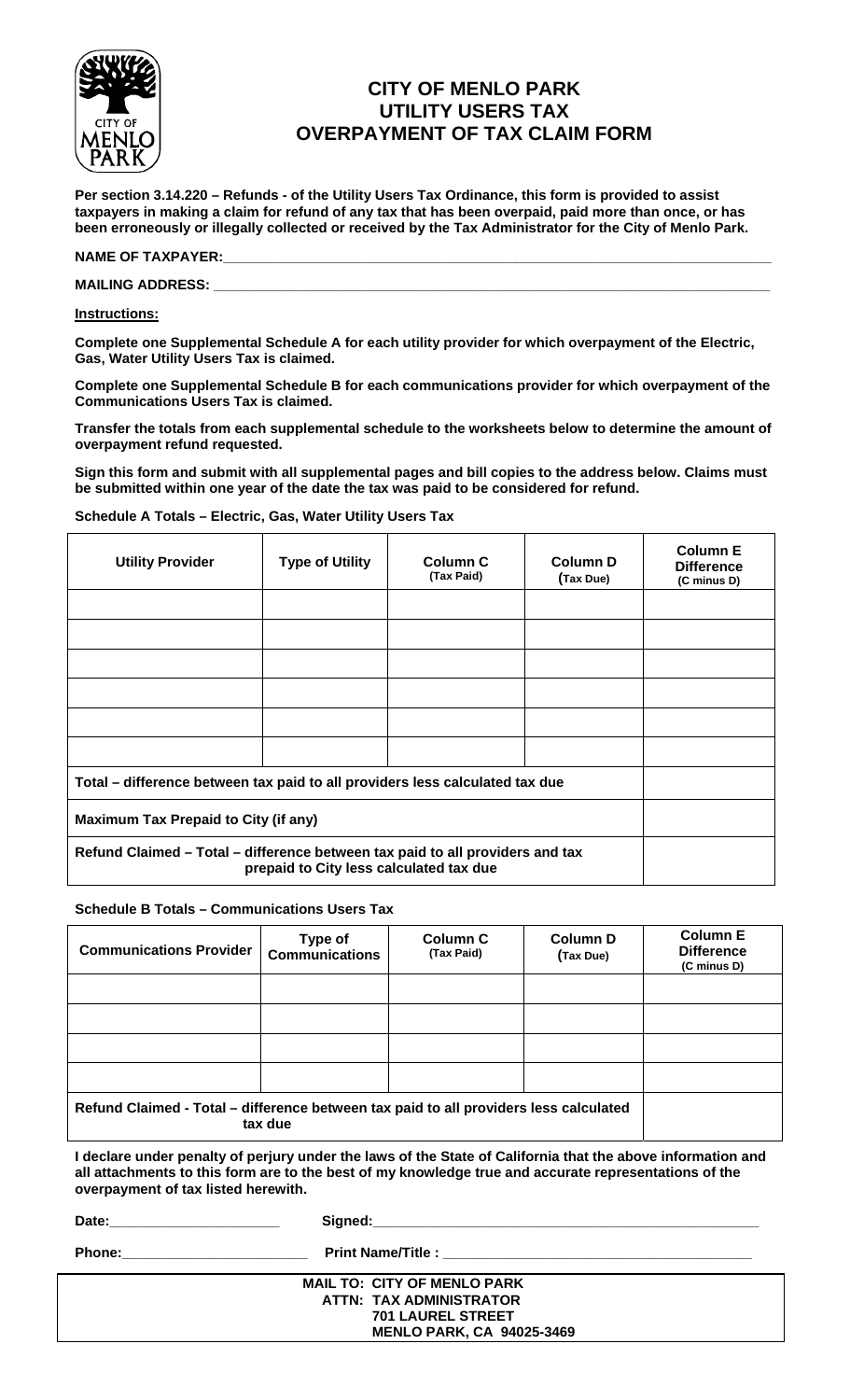# **CITY OF MENLO PARK UTILITY USERS TAX OVERPAYMENT OF TAX CLAIM FORM SUPPLIMENTAL SCHEDULE - A ELECTRIC, GAS, WATER UTILITY**

|                                                                                                                                                                                                                                  | NAME OF TAXPAYER: 2008 2010 2020 2021 2022 2023 2024 2022 2023 2024 2022 2023 2024 2022 2023 2024 2022 2023 20 |                     |                                                                                                               |                                  |  |
|----------------------------------------------------------------------------------------------------------------------------------------------------------------------------------------------------------------------------------|----------------------------------------------------------------------------------------------------------------|---------------------|---------------------------------------------------------------------------------------------------------------|----------------------------------|--|
| <b>SERVICE ADDRESS:</b><br>Note: A service user with more than one meter or billing invoice per utility service at a single contiguous<br>location may combine all billings for purposes of calculating the overpaid tax amount. |                                                                                                                |                     |                                                                                                               |                                  |  |
| (one provider per form)                                                                                                                                                                                                          |                                                                                                                |                     |                                                                                                               |                                  |  |
| Type of Utility: _____ Electric _____ Gas ____ Water                                                                                                                                                                             |                                                                                                                |                     |                                                                                                               |                                  |  |
| $\mathsf A$                                                                                                                                                                                                                      | $\overline{B}$                                                                                                 | $\overline{C}$      | D                                                                                                             | $\overline{E}$                   |  |
| Date Utility Bill Paid                                                                                                                                                                                                           | <b>Utility Bill Amount</b><br>(tax not included)                                                               | Tax Paid To Utility | <b>Actual Tax Due</b><br>(B x Tax Rate)<br>Tax Rate 4/1/07 to 9/30/07 3.5%<br>Tax Rate Effective 10/1/07 1.0% | <b>Difference</b><br>(C minus D) |  |
|                                                                                                                                                                                                                                  |                                                                                                                |                     |                                                                                                               |                                  |  |
|                                                                                                                                                                                                                                  |                                                                                                                |                     |                                                                                                               |                                  |  |
|                                                                                                                                                                                                                                  |                                                                                                                |                     |                                                                                                               |                                  |  |
|                                                                                                                                                                                                                                  |                                                                                                                |                     |                                                                                                               |                                  |  |
|                                                                                                                                                                                                                                  |                                                                                                                |                     |                                                                                                               |                                  |  |
|                                                                                                                                                                                                                                  |                                                                                                                |                     |                                                                                                               |                                  |  |
|                                                                                                                                                                                                                                  |                                                                                                                |                     |                                                                                                               |                                  |  |
|                                                                                                                                                                                                                                  |                                                                                                                |                     |                                                                                                               |                                  |  |
|                                                                                                                                                                                                                                  |                                                                                                                |                     |                                                                                                               |                                  |  |
|                                                                                                                                                                                                                                  |                                                                                                                |                     |                                                                                                               |                                  |  |
|                                                                                                                                                                                                                                  |                                                                                                                |                     |                                                                                                               |                                  |  |
|                                                                                                                                                                                                                                  |                                                                                                                |                     |                                                                                                               |                                  |  |
| <b>TOTALS</b>                                                                                                                                                                                                                    | N/A                                                                                                            |                     |                                                                                                               |                                  |  |

*IMPORTANT: Attach to this form a copy of all utility bills from the utility provider to which you have made an overpayment of the tax, and any supplemental information that will assist the City in determining the validity of your claim.*